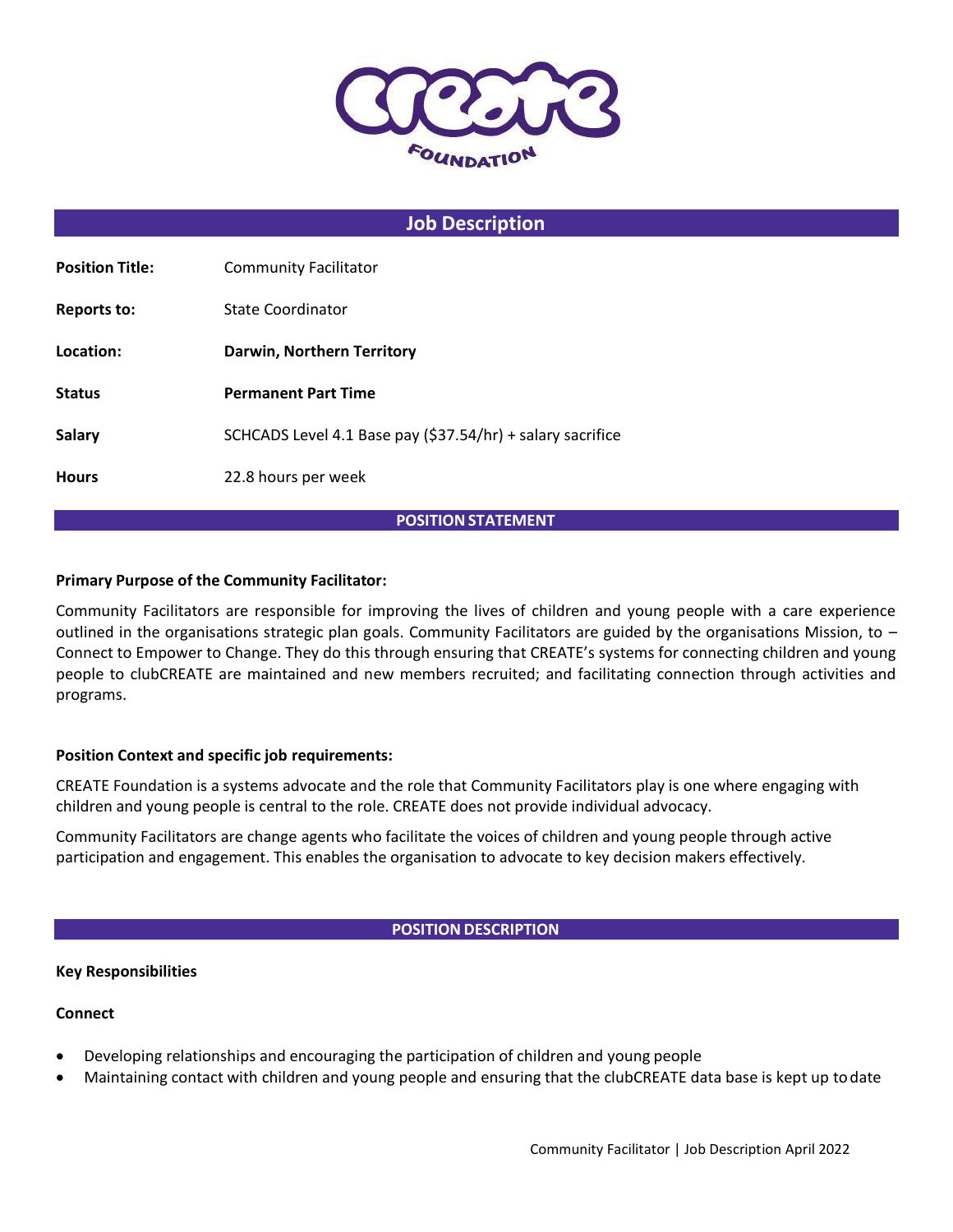- Organising events and activities including promoting the event, networking with key stakeholders, booking venues, organising catering, equipment hire and transport as required
- Develop a risk assessment to manage risks for events and activities

## **Empower**

- Undertake training in program delivery for CREATE programs
- Develop a risk assessment to manage risks in program delivery
- Facilitate programs per the training package guidelines
- Organise program delivery including promoting the event, networking with key stakeholders organising program delivery materials and resources, booking venues, organising catering, equipment hire and transport as required
- Provide quality training to children and young people and ensure that attendance sheets and evaluation forms are distributed and collected

# **Change**

- Actively engage with, and listen to, children and young people and facilitate their participation
- Communicate the experiences of children and young people through the state/territory team meetings and /orState Coordinator
- Promote CREATE Foundation's key advocacy messages as communicated through the Strategic Plan and Policy and Advocacy Team to children and young people and key decision makers

# **Key Relationships**

## **Internal**

- State Team
- State Coordinator
- Head Office National Staff
- Policy and Advocacy Team
- Development and Operations Manager

## **External**

- Statutory body
- Sector partners (Non-government agencies)
- Children and young people with a care experience

## **Organisational Citizenship and Teamwork**

- Demonstrate an active, dedicated commitment to the CREATE Mission, Vision and Core Principles.
- Actively seek to understand, represent and support CREATE's vision, strategic direction and company position to all stakeholders, internally and externally.
- Ensure a high level of confidentiality and integrity; liaise with stakeholders in a professional, respectful and constructive manner.
- Actively contribute to an environment of personal and physical safety for all staff, visitors and young people (incorporating CREATE's policies and guidelines).
- Participate in national CREATE initiatives, projects and events.